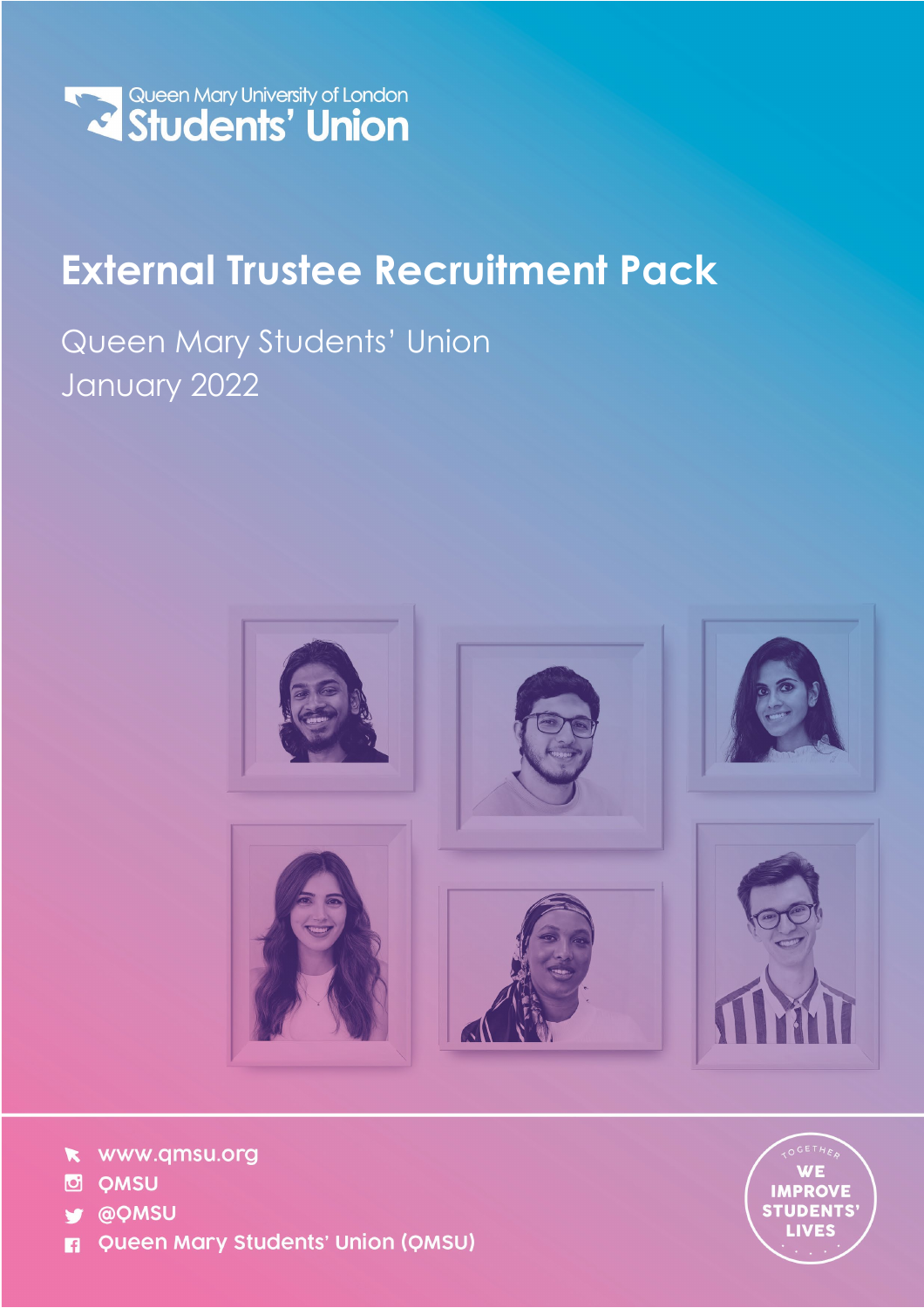### **External Trustee Recruitment Pack**

### **Key information for applicants:**

#### **1. Role Description and Person Specification - Page 3**

**2. About Queen Mary Students' Union - Page 7**

#### **Recruitment Timetable**

**Applications Close:** Friday 18 February 2022 **Shortlisting:** w/c 21 February 2022 **Notification of candidates for interview:** by end of w/c 21 February 2022 **Interviews:** w/c 7 March 2022 **Appointments and induction:** prior to 7 April Board Meeting

#### **Further Information**

Further information on the Students' Union and its work can be found on our website at: **[www.qmsu.org](http://www.qmsu.org/) .**

You can also contact the Students' Union's Secretary, Brad Coales, at: [b.coales@qmul.ac.uk](mailto:b.coales@qmul.ac.uk) or our Chief Executive, Mike Wojcik, at: [m.wojcik@qmul.ac.uk](mailto:m.wojcik@qmul.ac.uk) .

#### **How to apply**

To apply to join us as an External Trustee, please send your CV, together with a covering letter explaining why you are interested and what you would bring to the role, to the Students' Union's Secretary, Brad Coales at: [b.coales@qmul,ac,uk](mailto:b.coales@qmul,ac,uk) by **Friday 18 February 2022**.

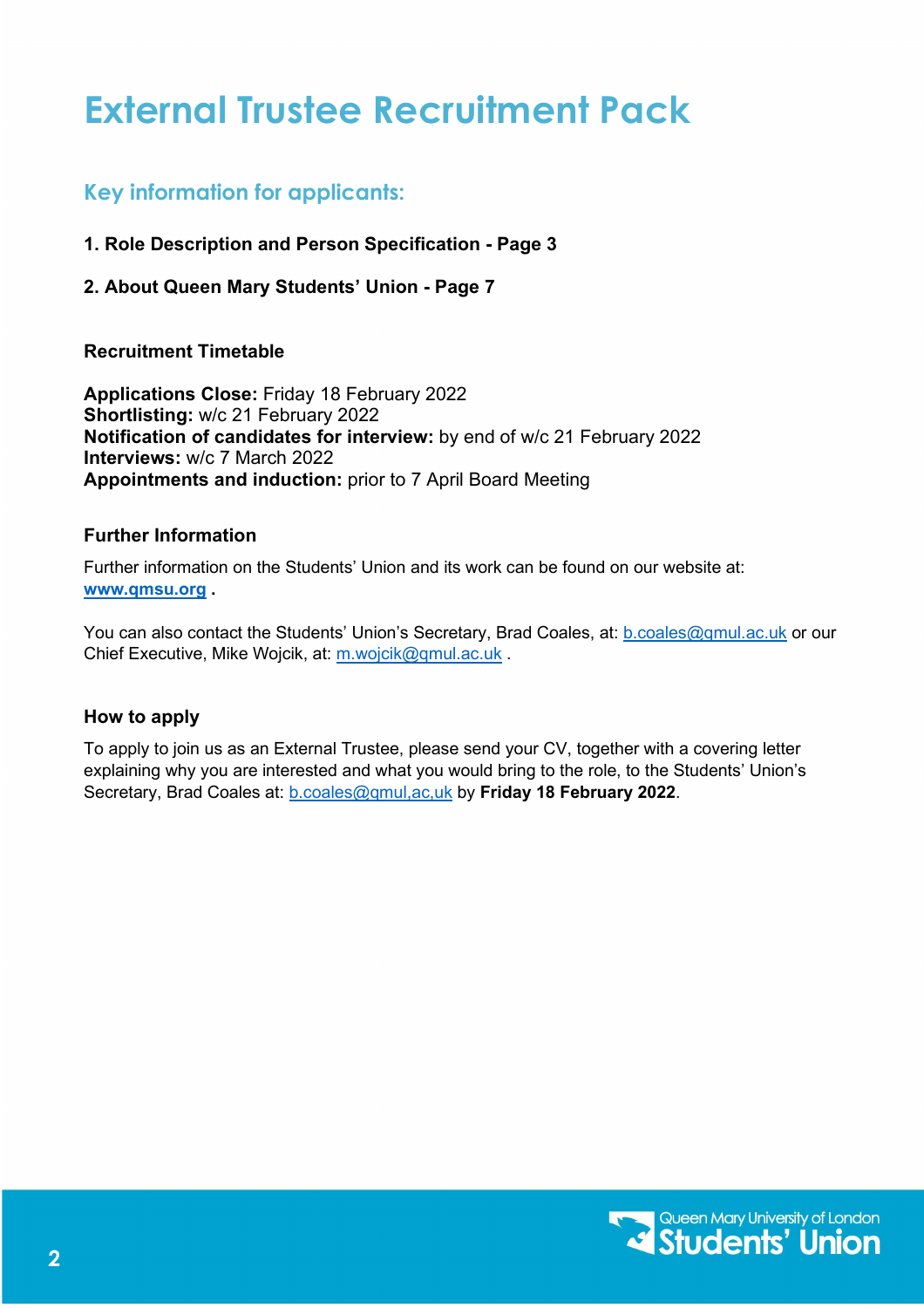

# **External Trustee Role Description & Person Specification**

Queen Mary Students' Union January 2022



- www.qmsu.org  $\blacktriangledown$
- **QMSU**  $\bullet$
- @QMSU
- Queen Mary Students' Union (QMSU) П

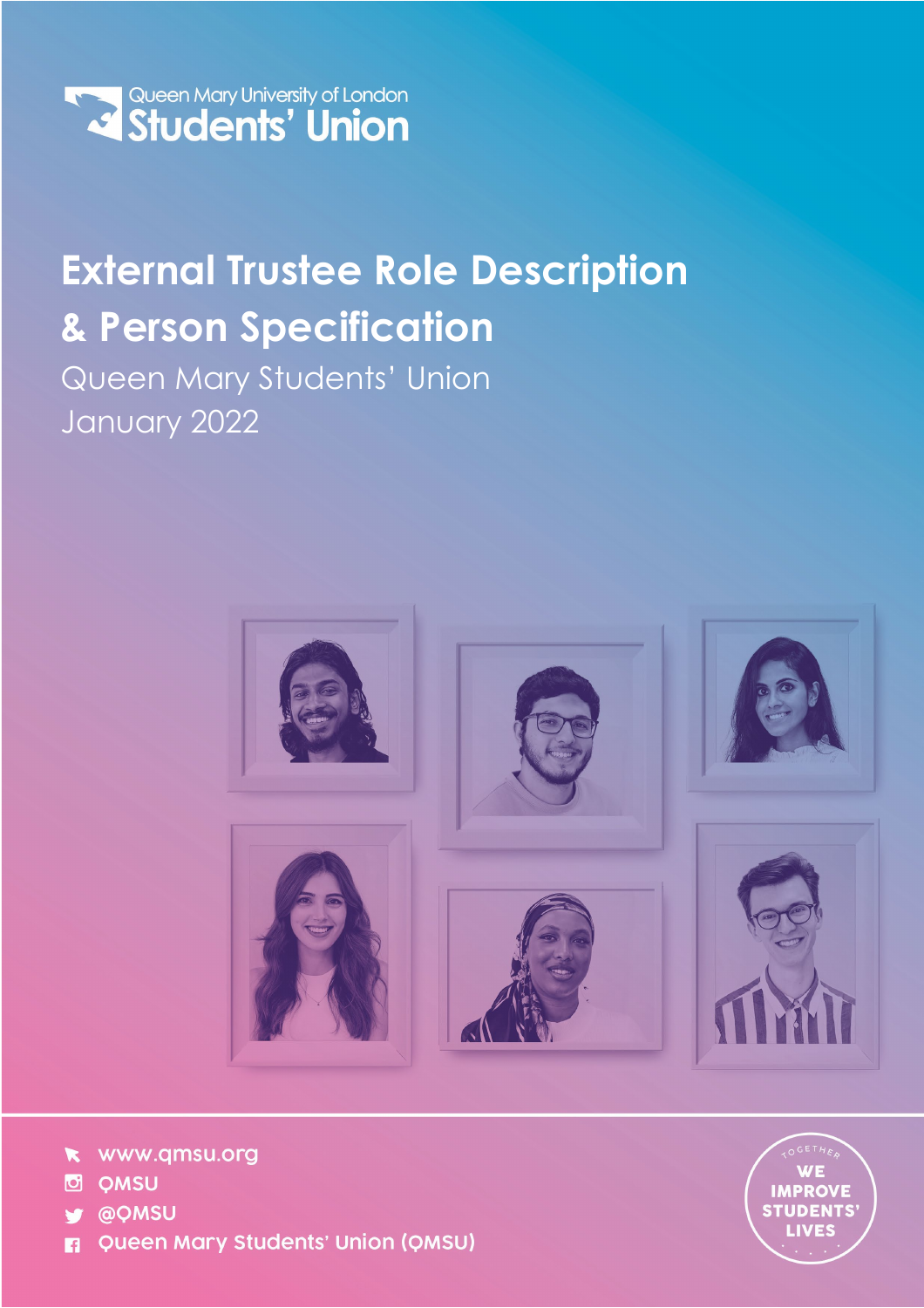### **External Trustee Role Description & Person Specification**

### **Queen Mary, University of London Students' Union**

#### **A. External Trustee/Director Role Description**

#### **The role of the Board of Trustees**

The Board of Trustees is the Students' Union's governing body. It has overall responsibility for the management and administration of the Students' Union, including its governance, budget and strategy. It is made up of six elected Officer Trustees, six elected Student Trustees, and six External Trustees.

As the Students' Union is an incorporated charity, trustees are also appointed as company directors.

#### **Collective responsibilities of all Trustees**

- 1. To ensure that the Students' Union works to fulfil its charitable purpose, and that it acts within its constitution.
- 2. To ensure the Students' Union complies with charity law, company law, and other applicable legislation, regulatory requirements, and best practice.
- 3. To comply with the provisions of the Students' Union's Articles of Association, and to always act in the best interests of the Union.
- 4. To ensure the financial stability of the Students' Union, and that its resources are properly managed and only used for the purposes for which they are intended.
- 5. To ensure that effective strategic planning is in place, that appropriate goals and targets are set, and effective processes for monitoring and evaluating performance are in place.
- 6. To ensure that effective governance policies and procedures are in place in relation to the Students' Union's activities.
- 7. To ensure that effective controls are in place to identify and manage risks.
- 8. To actively contribute to the work and decisions of the Board.
- 9. To support and constructively challenge the Chief Executive.
- 10. To uphold the aims and values of the Students' Union and to protect its name and reputation.

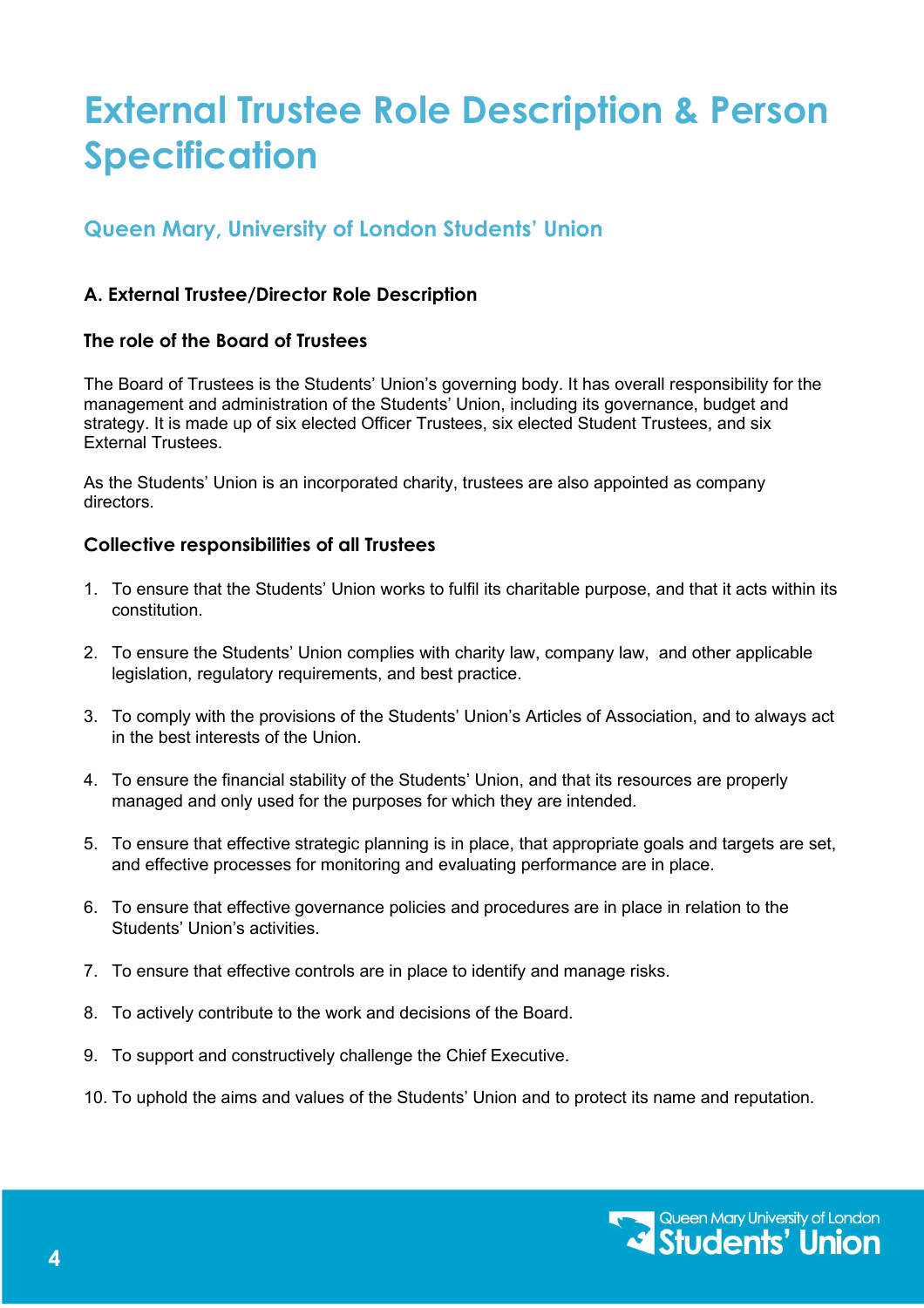11. To adhere to the Nolan Committee's seven principles of public life: selflessness, integrity, objectivity, accountability, openness, honesty and leadership.

#### **Additional responsibilities of External Trustees**

- 1. To bring an external perspective to the work of the Board, based on your experience and independent judgment.
- 2. To use any specific professional skills and experience to assist the Board in reaching sound decisions and, where appropriate, to offer guidance on matters falling within those specific areas.

#### **Time Commitment**

The Board meets at least 4 times each year, usually in the early evening, and additional Board meetings may be convened as necessary.

Board members may also be asked to sit on the Audit and Risk Committee, which also normally meets 4 times a year in the early evening, and/or other committees which meet as the need arises such as the Appointments Committee and the Disciplinary Committee.

You will also need time to prepare for meetings (including reading Board/Committee papers) and to respond to matters arising between Board/Committee meetings.

#### **B. External Trustee/Director Person Specification Essential**

All applicants should:

- 1. Be willing and able to allocate sufficient time to fulfil the duties and responsibilities of the role.
- 2. Have the ability to think strategically and see the bigger picture.
- 3. Be a 'critical friend' able to challenge constructively, and exercise sound independent judgment.
- 4. Have effective communication skills and the ability to relate to, and communicate effectively with, people at all levels.
- 5. Have experience of working in a leadership, or management role in an organisation (private, public or voluntary) using influencing and negotiating skills.
- 6. Have experience of working in, or with, an organisation that requires an understanding of the needs of, and engagement with, multiple stakeholders.
- 7. Have a commitment to our values, and our culture of support, inclusivity and empowerment.

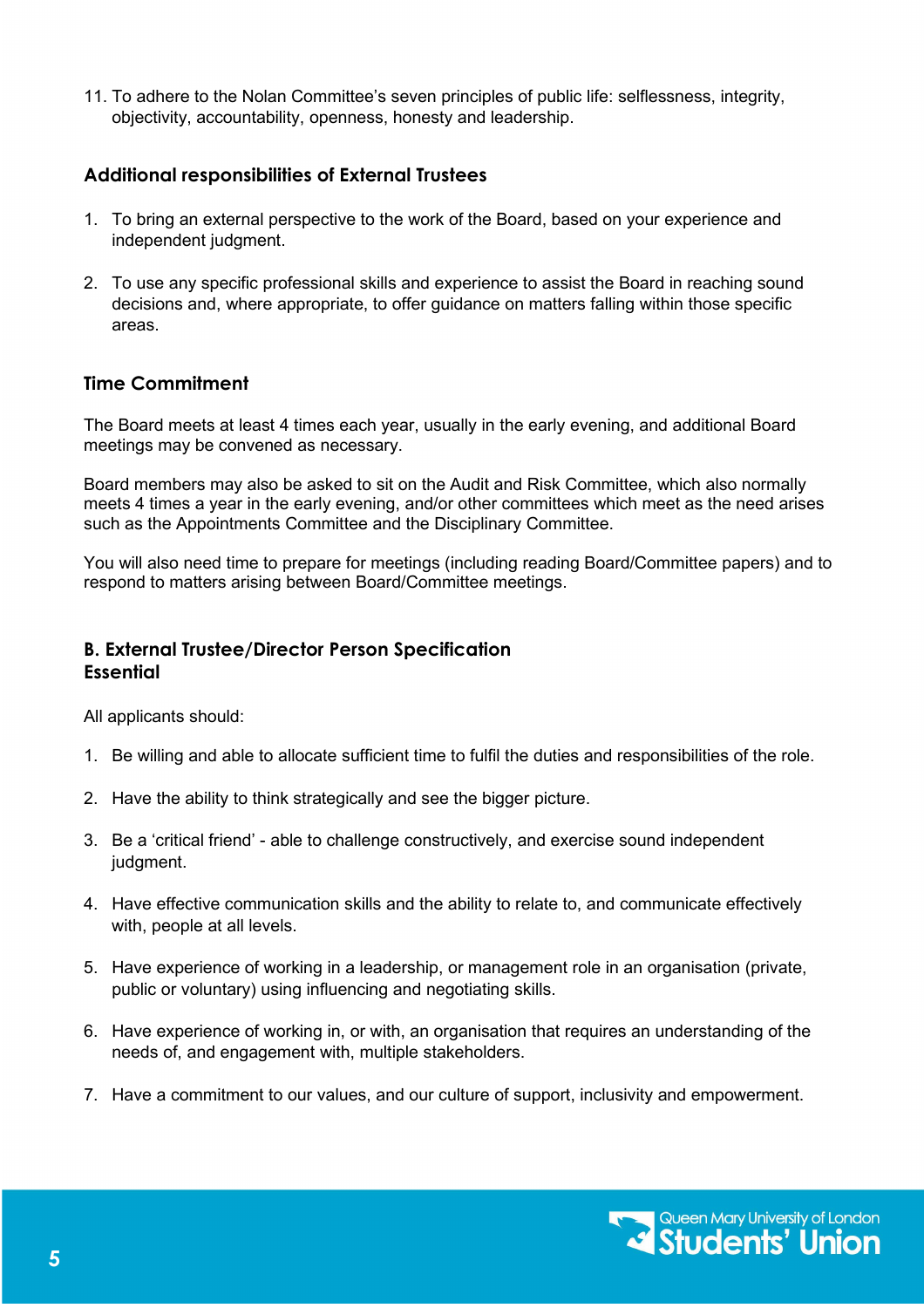8. Have the enthusiasm to apply your experience, understanding and skills for the benefit of the Students' Union, its members and their educational and personal development, and wellbeing.

#### **Desirable**

We are particularly keen to receive applications from people with any of the following, but these are not essential - we will consider all applications based upon what you can bring to the role:

- Legal experience, or knowledge of relevant legislation e.g. charity, company or employment law.
- Financial experience, or an entrepreneurial background/mindset.
- A knowledge of Education and/or government policies related to the sector.

#### **Valuing diversity**

As an organisation responsible for representing the interests of a diverse body of students, we fully encourage applicants from all demographics and backgrounds so that our Board is as diverse as the students we represent.

#### **How to apply**

To apply to join us as an External Trustee, please send your CV, together with a covering letter explaining why you are interested and what you would bring to the role, to the Students' Union's Secretary, Brad Coales at: [b.coales@qmul,ac,uk](mailto:b.coales@qmul,ac,uk) by **Friday 18 February 2022**.

#### **Timetable for recruitment**

**Applications Close:** Friday 18 February 2022

**Shortlisting:** w/c 21 February 2022

**Notification of candidates for interview:** by end of w/c 21 February 2022

**Interviews:** w/c 7 March 2022

**Appointments and induction:** prior to 7 April QMSU Board Meeting

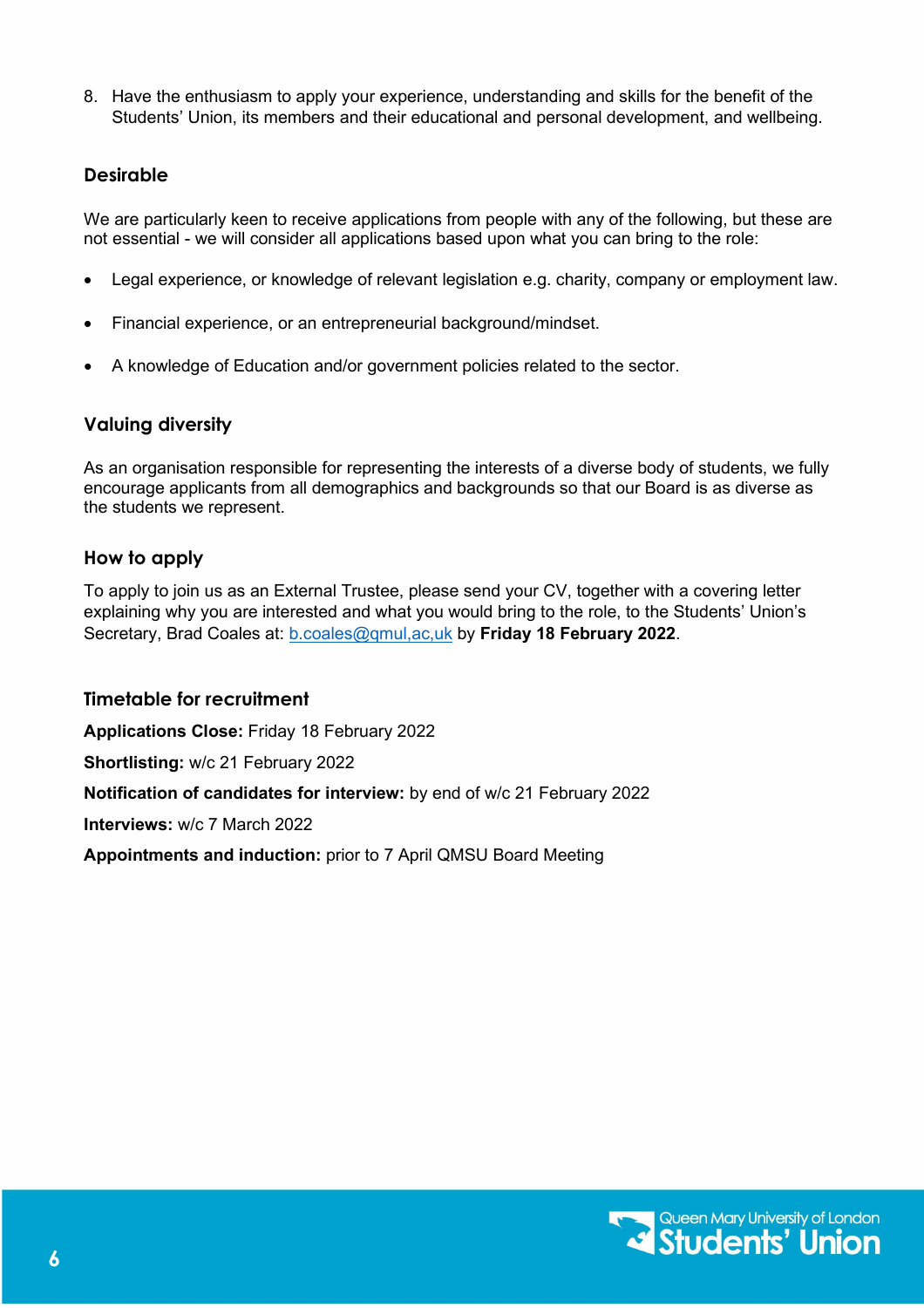

## **About Queen Mary Students' Union** - Information for prospective External Trustees

January 2022



- www.qmsu.org  $\mathbf{x}$
- **OMSU**  $\bullet$
- @QMSU
- Queen Mary Students' Union (QMSU) n

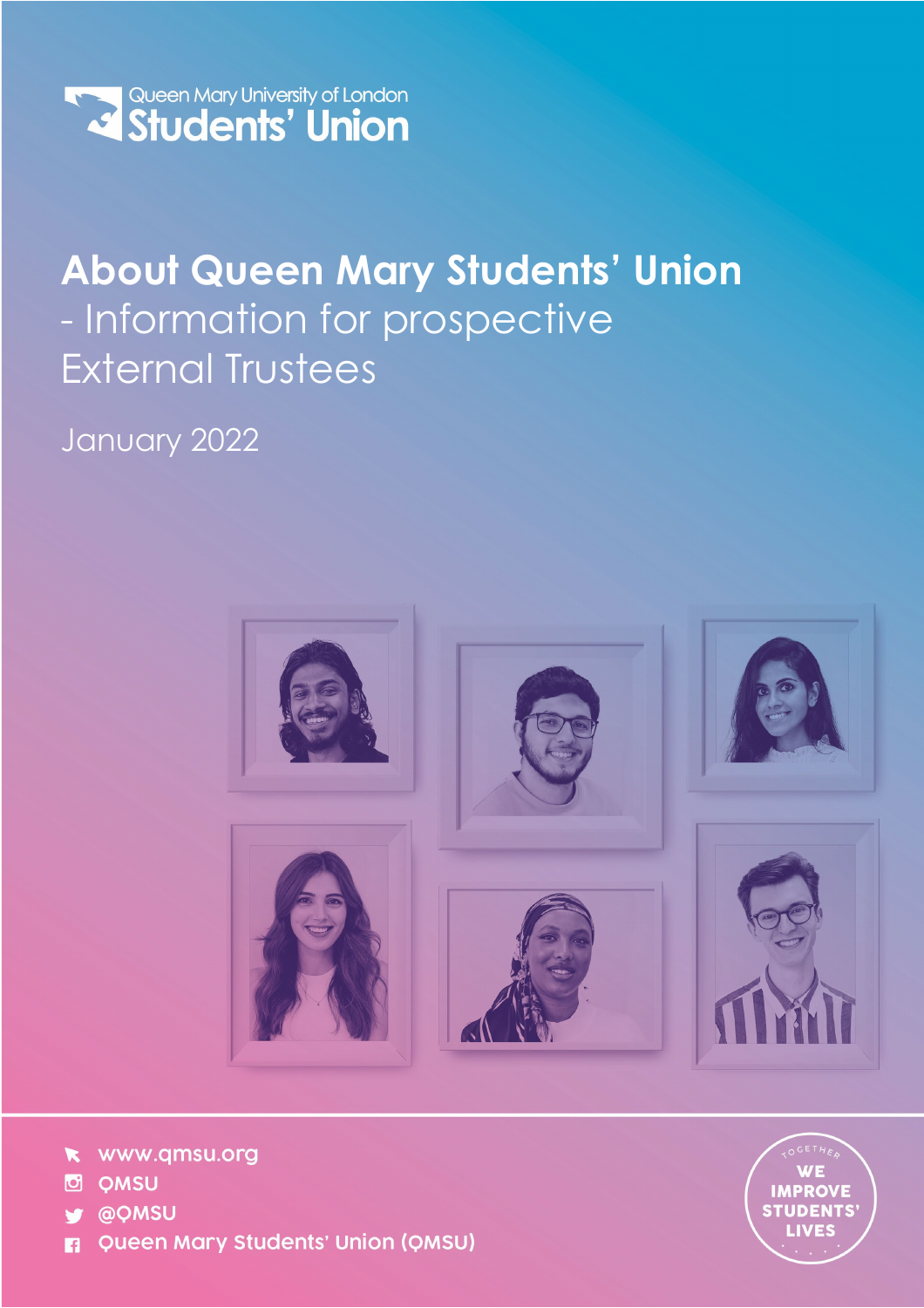## **About Queen Mary Students' Union**

### **Information for prospective External Trustees**

#### **Queen Mary Students' Union**

Queen Mary Students' Union represents the interests of over 28,000 students at Queen Mary University of London, largely based across sites at Mile End, Whitechapel, and Barbican. Many of our students come from our local community, 75% are BAME, and many are the first in their families to go to university.

Queen Mary has just been recognised as the top university in the country for social mobility, providing life changing chances and opportunities for people from all walks of life to contribute to society.

*'90 per cent of our undergraduate students are from state schools, 23 per cent are from households with less than £10,000 annual income, and over half are the first in their family to enter Higher Education - a significant proportion of these students went on to be in the top 20% of earners at age 30.'*

The Students' Union plays a key role in this work, by providing social, cultural, recreational, and sporting opportunities for our students. We help them to form communities and support networks to keep them on track during their studies. We help them to develop the skills they need to succeed in life after university, though leadership and community volunteering opportunities.

The Students' Union is a registered charity, with Articles of Association (its 'constitution') as its governing document. In its last accounting year, the students' Union had a turnover of approximately £5m (including our wholly owned trading subsidiary, Queen Mary Students' Union Services Ltd). Before the Coronavirus pandemic turnover was around £7m and we are now working hard to return to and exceed this level, as all profits generated from the Union's trading are gift-aided and re-invested in in its services and activities for the benefit of its members.

The Students' Union's mission is *'Together we improve students' lives'* and our vision is *'We want to be at the heart of the student experience'.*

The Students' Union's values are to be:

- Student-led
- **Democratic**
- **Transparent**
- Supportive
- **Inclusive**
- **Accessible**
- **Welcoming**
- Fun
- **Committed**

The legal purposes of the Students' Union are set out in its Articles. These are the advancement of education of Students at Queen Mary University of London (QMUL) for the public benefit by:

- promoting the interests and welfare of students at QMUL during their course of study and representing, supporting and advising Students;
- being the recognised representative channel between Students and QMUL and other external bodies; and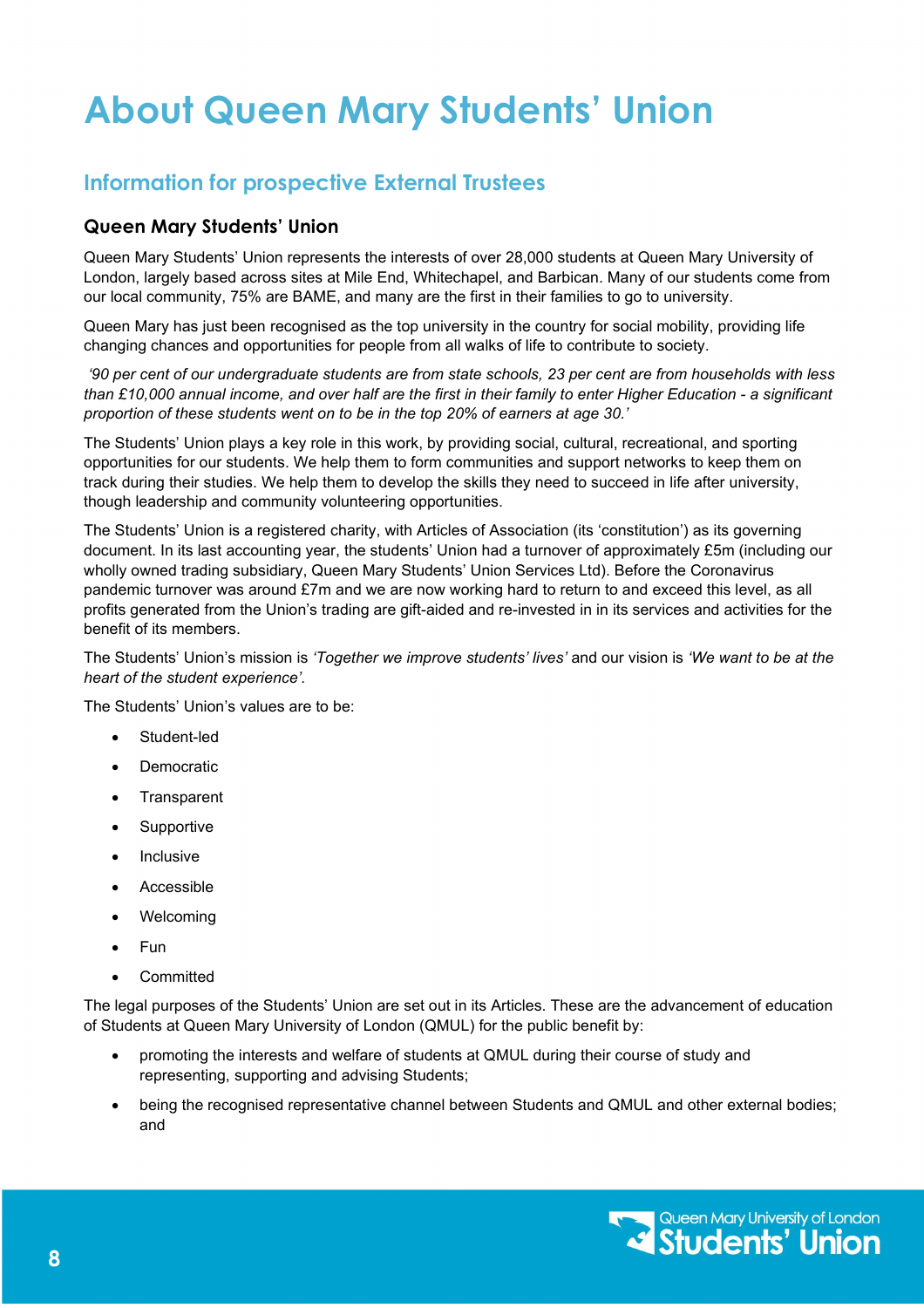• providing social, cultural, sporting and recreational activities and forums for discussions and debate for the personal development of Students.

The Trustees consider it to be in the public benefit that the Union assists the educational aims of QMUL by supporting students, both in terms of their academic performance and in their welfare to enable them to fulfil their individual potential, as well as in terms of their wider life experiences through their personal development, to enable them to contribute now, and in the future, to their communities and society as a whole.

#### **Governance**

Under the Articles, the Board of Trustees is responsible for the management and administration of the Union, including its governance, budget and strategy. The Board has power to overrule any decision or policy of the members, where it is considered there are financial implications, a breach of legal requirements, a contravention of the Union's aims and objects, or the carrying out of the Board's responsibilities are affected.

Trustees are appointed for a maximum period of four years, with the opportunity to be re-appointed for a further four year term. The Articles provide for the appointment of up to 6 Officer Trustees and 6 Student Trustees, elected by secret ballot, and for the appointment of up to 6 External Trustees by an Appointments Committee.

Officer Trustees and Student Trustees receive an induction in the role, responsibilities and duties of Trustees. Officer Trustees also receive an induction and extensive specialist training on their roles as full- time Union officers, delivered both internally and by external organisations, such as the National Union of Students. External Trustees receive inductions, briefings, and ongoing support to develop them in their role as required.

The Trustees have power to delegate their functions to committees or individuals. There are 2 standing committees - the Executive Committee, comprising the Officer Trustees (also known as Executive Officers) and the Audit and Risk Committee.

Student Council, elected annually from and by the Students' Union's members, has the power to set the representational and campaigning policy of the Union.

Day-to-day management of the operation and administration of the Students' Union is delegated by the Trustees to the Chief Executive. The Chief Executive reports to Trustees at each Board of Trustees' meeting, and as necessary between meetings, and to the Committees of the Board.

#### **QMSU Services Limited**

QMSU Services Limited is a wholly-owned subsidiary of the Students' Union. It carries out significant trading activities in support of the Union's work, including the Students' Union Hub, Union Shop, the Village Shop and Ground Café on the Mile End Campus, the Griff Inn Bar & Kitchen, the BLSA Box Office in the BLSA building at the Whitechapel Campus, and, in Charterhouse Square, the Shield Café and the Fitness to Practice gym. The Students' Union also administers a number of activities at the QMUL sports ground in Chislehurst.

The Chief Executive of the Students' Union is a member of the Board of Directors of QMSU Services Limited and is the company's Managing Director. The Union President is also a member of the Board of Directors.

Whilst the Students' Union's financial statements include the income, expenditure, assets and liabilities of QMSU Services Limited, separate reports and financial statements for QMSU Services Limited can be viewed on the Union's website.

#### **Relationship with Queen Mary University of London**

The Union works closely with Queen Mary University of London (QMUL). The Union President is a member of QMUL's Council. The Union President, Vice President Education and a student representative from each of

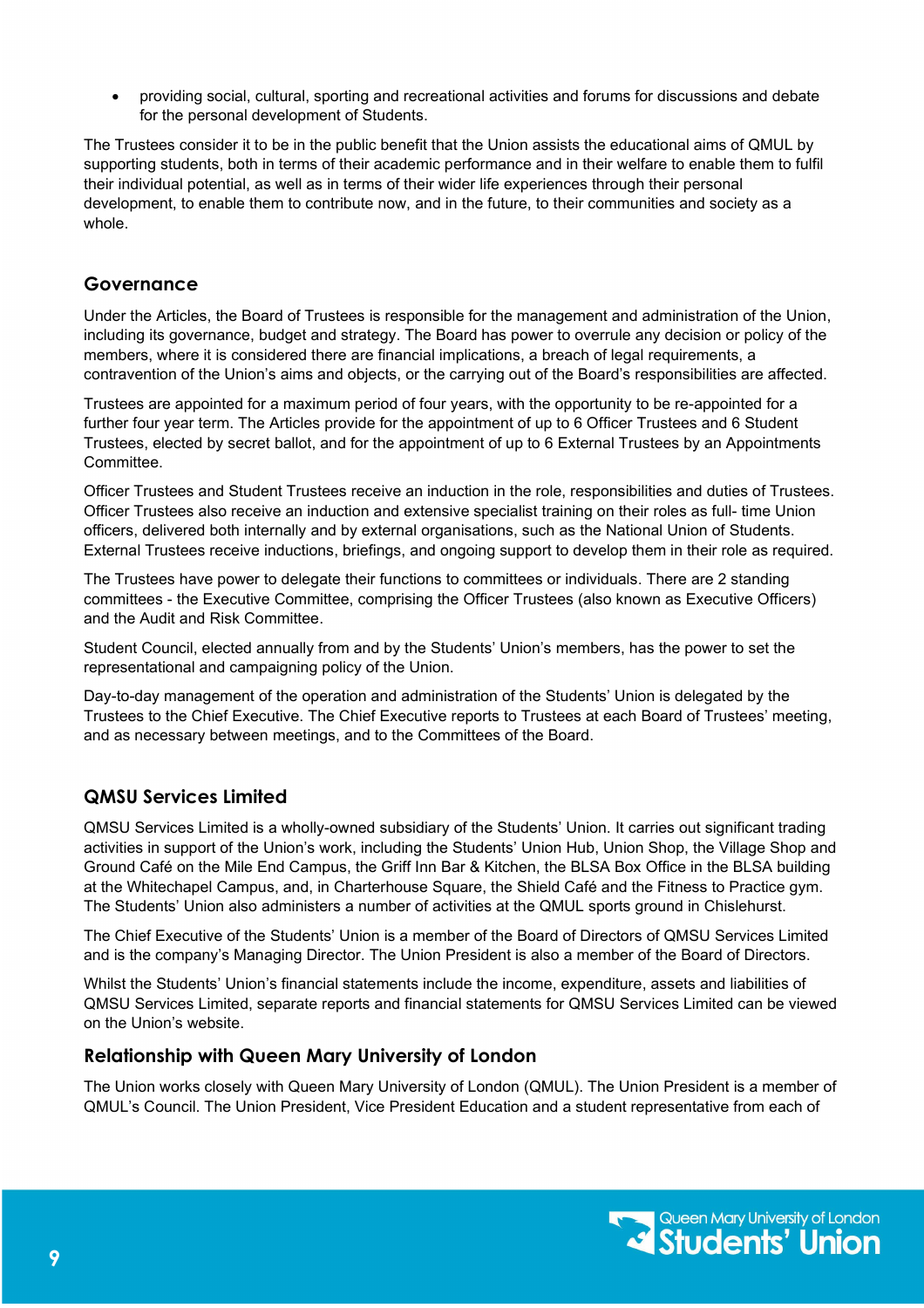QMUL's 3 faculties are members of QMUL's Senate, and 2 representatives of QMUL are members of the Board of Directors of QMSU Services Limited.

QMUL provides an annual (block) grant to the Union, which funds the Union's core charitable activities, and other targeted grant funding.

QMUL also provides the premises from which the Union and QMSU Services Limited operate. QMUL is responsible for agreed matters relating to the premises, including maintenance of the fabric of the buildings, plant and machinery, fixtures and fittings and payment of utility and insurance costs. The QMotion premises and Drapers Bar & Kitchen are held by QMSU Services Limited under lease from QMUL.

QMUL also provides support services in several areas, including human resources, campus security, health and safety, insurance, buildings work project management, provision of ad hoc space and the hosting of the Union's and QMSU Services Limited's accounting records on its accounting systems.

A Code of Practice is issued from time to time by QMUL's Council under section 22 of the Education Act 1994. This sets out the agreed arrangements between QMUL and the Union in relation to QMUL Council's statutory duty to take such steps that are reasonably practicable to ensure the Union operates in a fair and democratic manner, and is accountable for its finances.

A Memorandum of Agreement (MOA), sets out the framework for the ongoing mutually supportive and beneficial relationship between the University and the Students' Union. A MOA Review Panel exists to monitor the agreement. The Panel membership consists of three members of QMUL, a member of College Council, and three members of the Students' Union, including the President, an external member of the Board of Trustees or the Board of Directors of QMSU Services, and the Chief Executive.

#### **Volunteering**

The Students' Union benefits from a significant volunteer contribution in taking forward its work. During the last academic year, in addition to the voluntary contribution of 6 Student Trustees and 5 External Trustees, 44 volunteer part-time officers and student representatives served on Student Council. Some 485 students also acted voluntarily as course representatives. Student volunteers were also directly involved in running volunteering groups, societies, sports clubs, student media, and Raise and Give (RAG) charity fundraising activities.

Outside of the University, over 1,000 students volunteered in the community through our volunteering service. In response to the Coronavirus situation, a volunteering programme was developed with 373 of our medical students recruited and placed in roles within the NHS. Many more supported other services such as foodbanks, Public Health England etc.

#### **Sports Strategy**

The University and the Students' Union have a Joint Sport Strategy, with a mission: *'To inspire our University community to engage in sport and activity, to enhance their student experience and physical and mental wellbeing, making life long changes.'* The Coronavirus pandemic has obviously had a significant impact upon delivery of the strategy, and so the information below references our pre-pandemic performance.

In 2019-20, in addition to the 2,722 members of our competitive sports clubs 639 students participated in weekly social leagues across a range of sports, and 4765 students took part in our Get Active programme during Semester One. Eight of our competitive Club Sports teams won their British University Club Sport (BUCS) leagues and 22 other teams finished in either 2nd or 3rd place..

Outside of the University, the Students' Union's runs a Community Sport programme. In 2019-20 100 students were actively involved in the programme, with a participant throughput of 12,504. The programme made the final shortlist for the "Enhancing the Workforce Award" at the London Sport Awards in March 2020.